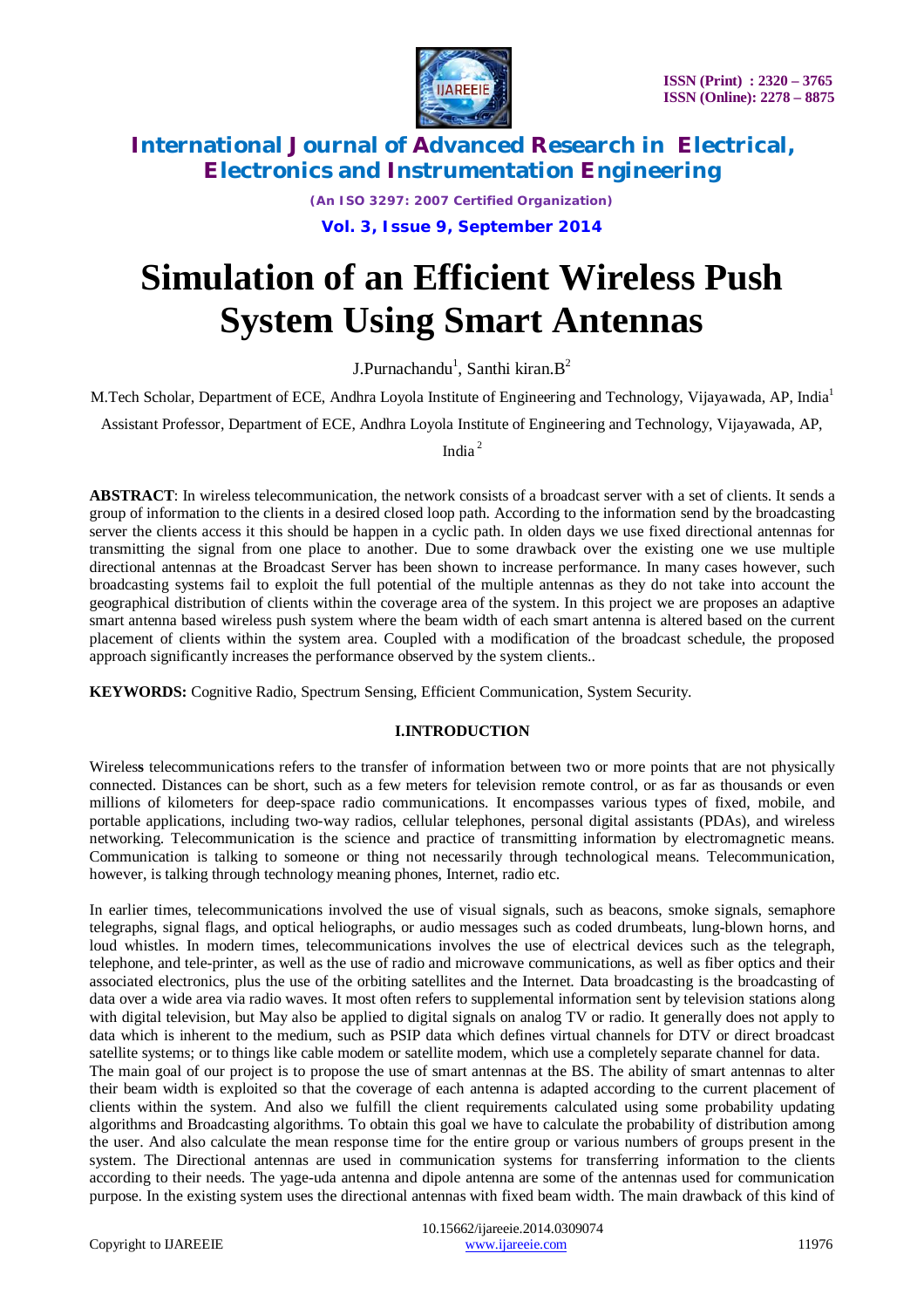

*(An ISO 3297: 2007 Certified Organization)*

#### **Vol. 3, Issue 9, September 2014**

antennas are fail to exploit the full potential of the multiple antennas as they do not take into account the geographical distribution of clients within the coverage area of the system, and also we cannot alter the beam width according to the client's need. Due to the fixed beam width in directional antennas the some of the antennas handle more number of clients and some of them handle less number of clients this makes the distribution among the clients not-uniform, and also we cannot fix a set of clients to it.

#### **II. LITERATURE SURVEY**

In [1,2] it is mentioned that pull based system consist of broadcasting server and group of clients they are connected via channel. In this system the server only broadcast the information that is demanded by the clients. These types of system also consist of client server and a group of clients. The server broadcast the common information to all the clients present in the system. By using the push based systems all clients presented in the system should receive common information, and should not perform any queries about the information. By comparing with pull based system, push systems are mostly used in telecommunications for transferring information to the clients. The main advantage of push based system over the pull system is initialization cost [3]. In the push based system the broadcasting information should be arrange by their weights due to some advantage over these type of weights we proposed some algorithms for reducing this kind of broadcasting problems. So all low cost broadcasting algorithms are used push type of system for transferring information to the clients.

In underwater communication it is introduced another technology namely 'Adaptive data broadcasting' [4,5] for providing the client demands. The word 'Adaptive' represents that the broadcasting schedule should be changed according to the situation or else according to the client demands. It should be achieved by using Learning Automaton (LA). This tool mainly used to find the client demands in the underwater communication [6,7]. Many types of underwater wireless networks use push based systems for its communication to transfer the information from the broadcasting server to the clients who are presently in the group.

#### **III. PROPOSED SYSTEM MODEL AND RESULTS**

Due to some disadvantage over the existing system we propose another technique called smart antennas with rescheduling application. The use of multiple directional antennas at the Broadcast Server has been shown to increase performance. In many cases however, such broadcasting systems fail to exploit the full potential of the multiple antennas as they do not take into account the geographical distribution of clients within the coverage area of the system. This letter proposes an adaptive smart antenna based wireless push system where the beam width of each smart antenna is altered based on the current placement of clients within the system area. Coupled with a modification of the broadcast schedule, this should be done by using learning automaton tool on the broadcasting server side. The proposed approach significantly increases the performance observed by the system clients.



#### Fig.1 Proposed System Block Diagaram

 10.15662/ijareeie.2014.0309074 Copyright to IJAREEIE www.ijareeie.com 11977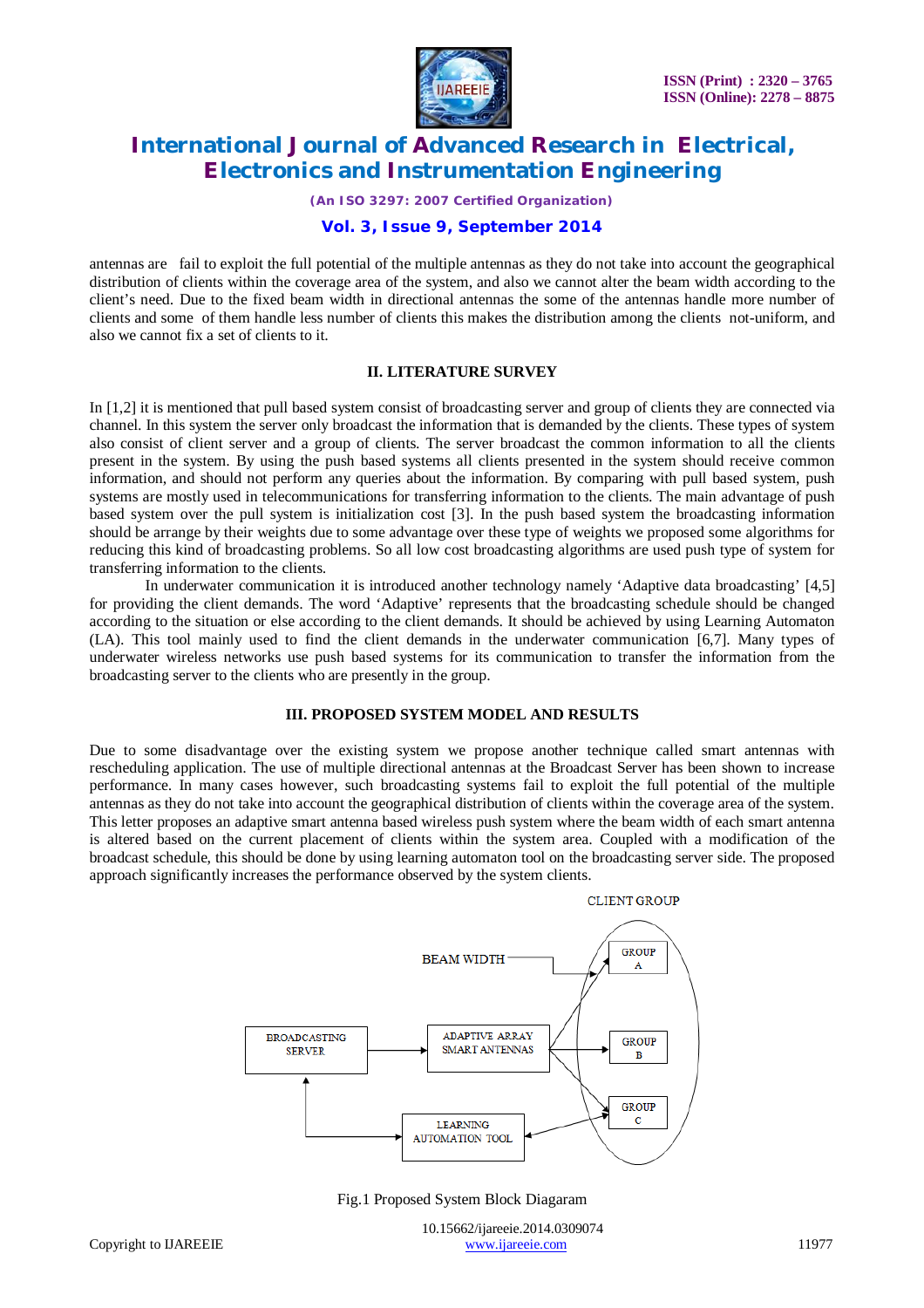

*(An ISO 3297: 2007 Certified Organization)*

## **Vol. 3, Issue 9, September 2014**

The following are the advantages of the proposed system.

- Antenna beam width is not fixed.<br>
System performance is significan
- $\triangleright$  System performance is significantly increased.<br> $\triangleright$  Client requirements should be fulfilled.
- Client requirements should be fulfilled.
- $\triangleright$  Multi- directional signal accessing is possible.

Fig.2 shows the mean response time versus group size skew coefficient in network N1. Whereas Fig.3 represents mean response time versus group size skew coefficient in network N5. Fig.4 represents mean response time versus group size skew coefficient in network N6.



Fig.3 Mean response time in network N5